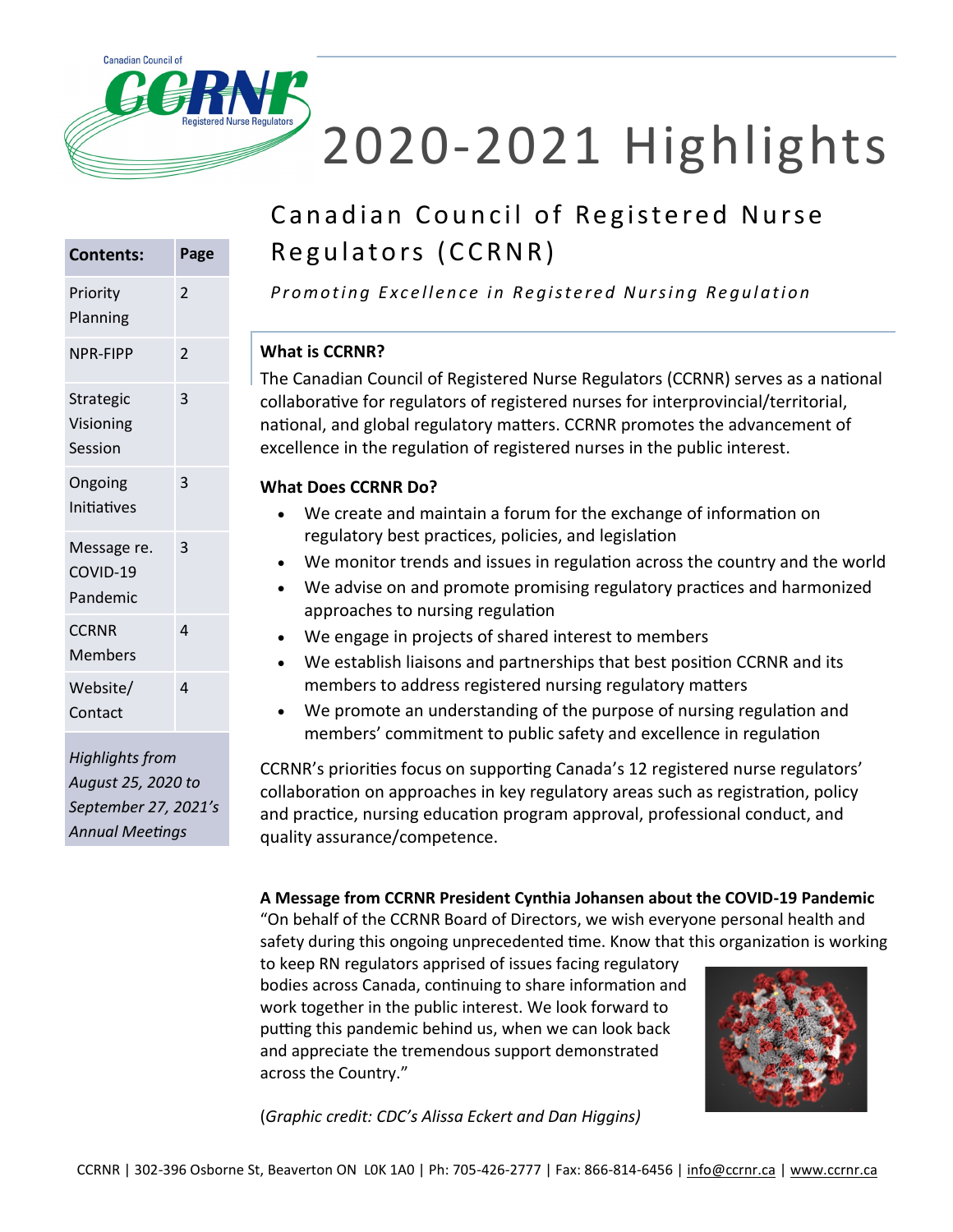#### 2020-2021 Highlights

**H I G H L I G H T S**



*The work of CCRNR is supported by the expertise of skilled, knowledgeable staff from regulatory bodies across Canada.* 

**CCRNR OFFICERS**

President: **Cynthia Johansen** Vice-President: **Lynn Power**

**ADMINISTRATION** Executive Coordinator: **Beth Ann Kenny**

#### **Priorities**

As agreed by the CCRNR Board of Directors at its December 2019 planning meeting, CCRNR has continued focusing on the following priorities under the strategic direction of a **unified approach to nursing regulation**, the lens applied to all of CCRNR's work:

• **Registration of registered nurses: multi-jurisdictional and Nursys Canada/ unique identifier**

In addition to receiving regular updates on the Nursys Canada project, which will include the development of a unique identifier for RNs, CCRNR appointed a Multi-Jurisdictional Registration Working Group to focus efforts on creating a system for multi-jurisdictional registration across Canada

- **Information-sharing about regulatory governance modernization** Canada's RN regulators are seeing significant changes to their governance models, including the College of Nurses of Ontario's Vision 2020 implementation and the separation of regulatory roles from those of associations.
- **Pursuing CCRNR's strategic direction by working within the Canadian Nurse Regulators Collaborative (CNRC) with the Canadian Council for Practical Registered Nurses (CCPNR) and the Registered Psychiatric Nurse Regulators of Canada (RPNRC)**

The CNRC met four times during CCRNR's last corporate year, once with representatives from the Principal Nursing Advisors Task Force (PNATF), discussing its "Vision for the Future of Nursing in Canada".



*The members of the Canadian Nurse Regulators Collaborative (CNRC) during its February 3, 2021, meeting by Zoom*

*(CCRNR held no "in person" meetings for the first time since its inception during the past year due to the COVID-19 pandemic)*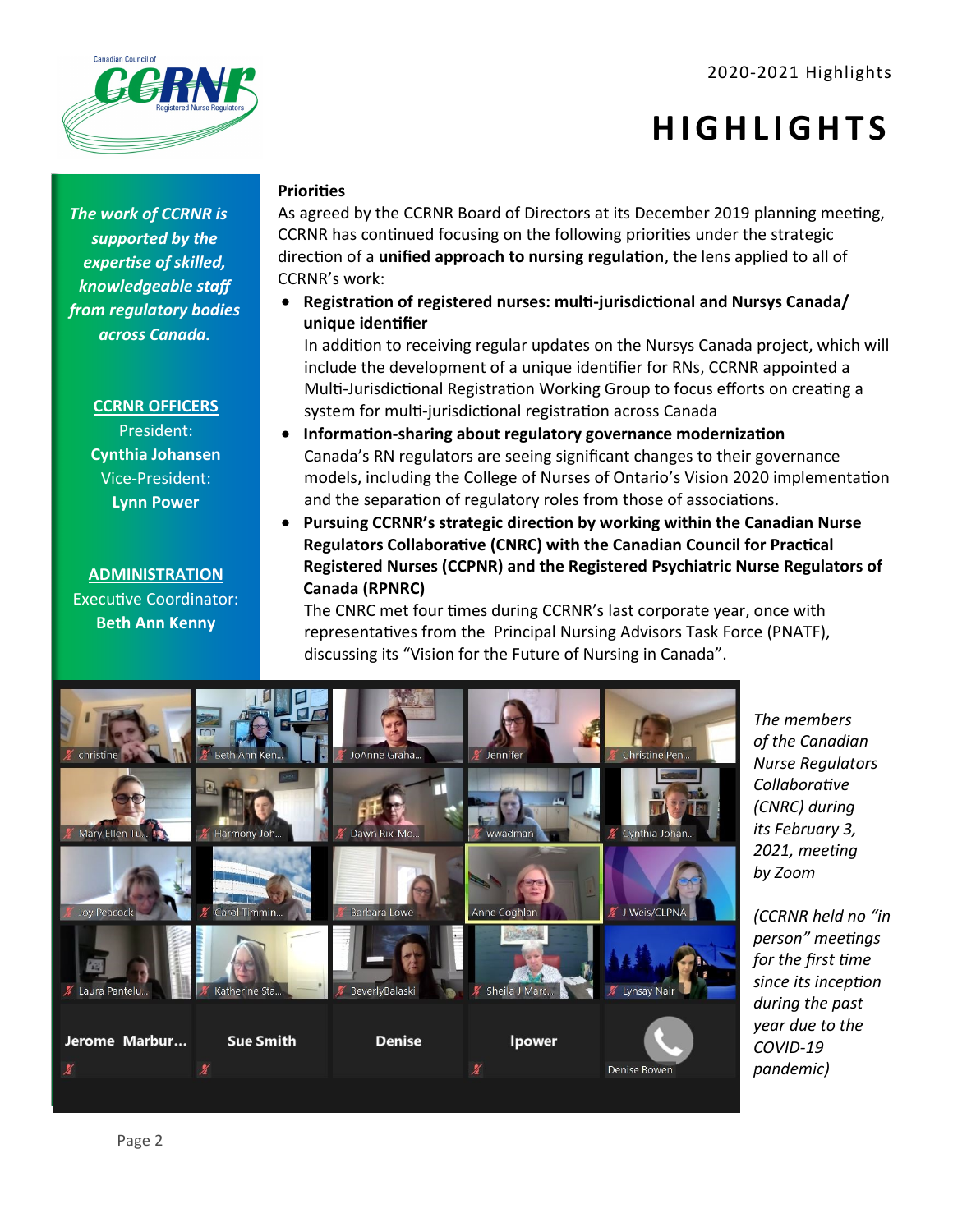## **H I G H L I G H T S**



#### • **Supporting CCRNR Networks and Working Groups**

CCRNR has more than a dozen networks and working groups which endeavour to work on key initiatives and share information, helping CCRNR's members at both the policy and operational levels.



*CCRNR's Registration Network, meeting by Zoom on September 21, 2021* 

• **Nurse Practitioner Regulatory Framework Implementation Plan Project (NPR-FIPP)**

CCRNR agreed that a coordinated and standardized approach to the regulation of NPs in Canadian jurisdictions was a priority, and the NPR-FIPP was launched in 2019 to address that priority. Its Steering Committee, with members from regulatory bodies across Canada, meets regularly, along with a Stakeholder Advisory Panel, consisting of leaders from the nursing community. Planning is underway for a Specialty Practice Think Tank, bringing together leaders from across the system to determine how best to proceed with NP specialty practice in the future.

Project updates are available through the CCRNR website Please see [ccrnr.ca/npr](http://ccrnr.ca/npr-fipp.html)-fipp.html to learn more about this project, to pose project-related questions, or to join the NPR-FIPP subscription service.

#### **Ongoing and New Initiatives and News**

CCRNR also continues its collaboration and interaction with the National Nursing Assessment Service (NNAS), the Canadian Nurses Association (CNA), the Canadian Association of Schools of Nursing (CASN), the Federation of Medical Regulatory Authorities of Canada (FMRAC) and the National Association of Pharmacy Regulatory Authorities (NAPRA), the National Council of State Boards of Nursing (NCSBN) and the International Council of Nurses (ICN), and other stakeholders in nursing and health profession regulation.

CCRNR also participated in urgent meetings of government and health professionals to address racism experienced by Indigenous Peoples in Canada's Healthcare Systems. CCRNR looks forward to future meetings and participating in action to address racism and to focus on equity, diversity, and inclusion, and belonging.

Finally, during this corporate year, CCRNR members learned that Anne Coghlan would be retiring from her role as the Executive Director and CEO of the College of Nurses of Ontario at the end of 2021. Anne, a founding member of CCRNR, is the epitome of a leader who is known for "advancing regulatory excellence". Sincere appreciation to Anne in advance of her retirement is expressed now, looking forward to sharing more heart-felt thanks next year.